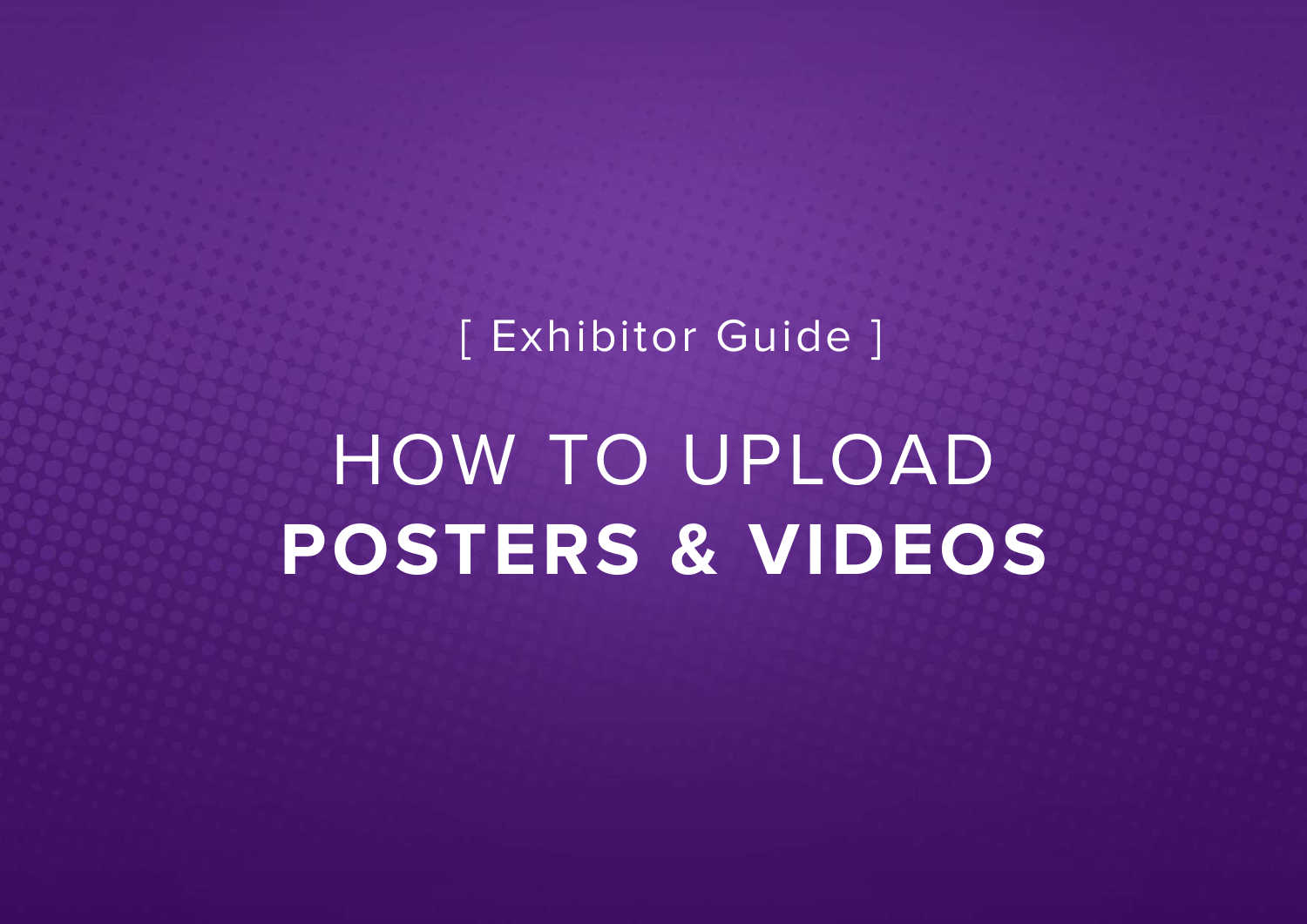

**01** Prepare your poster and video files in advance. It is highly recommended to compress your poster file so that the file size becomes smaller using the following online tools: https://tinypng.com/



Compress Poster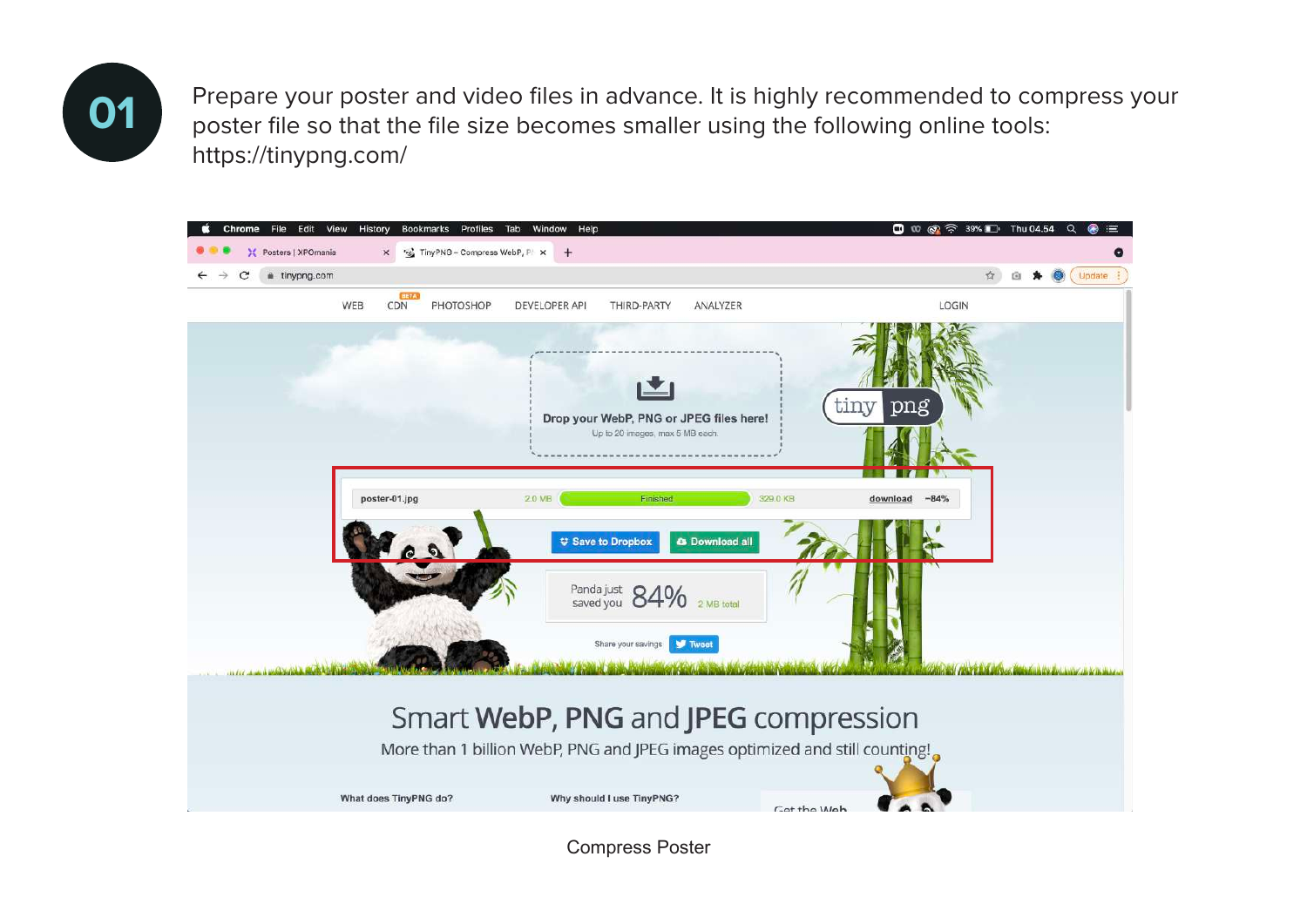

**02** Please login via XPOMANIA Portal / Dashboard using the email and password sent to the registered email registered email.



Portal Login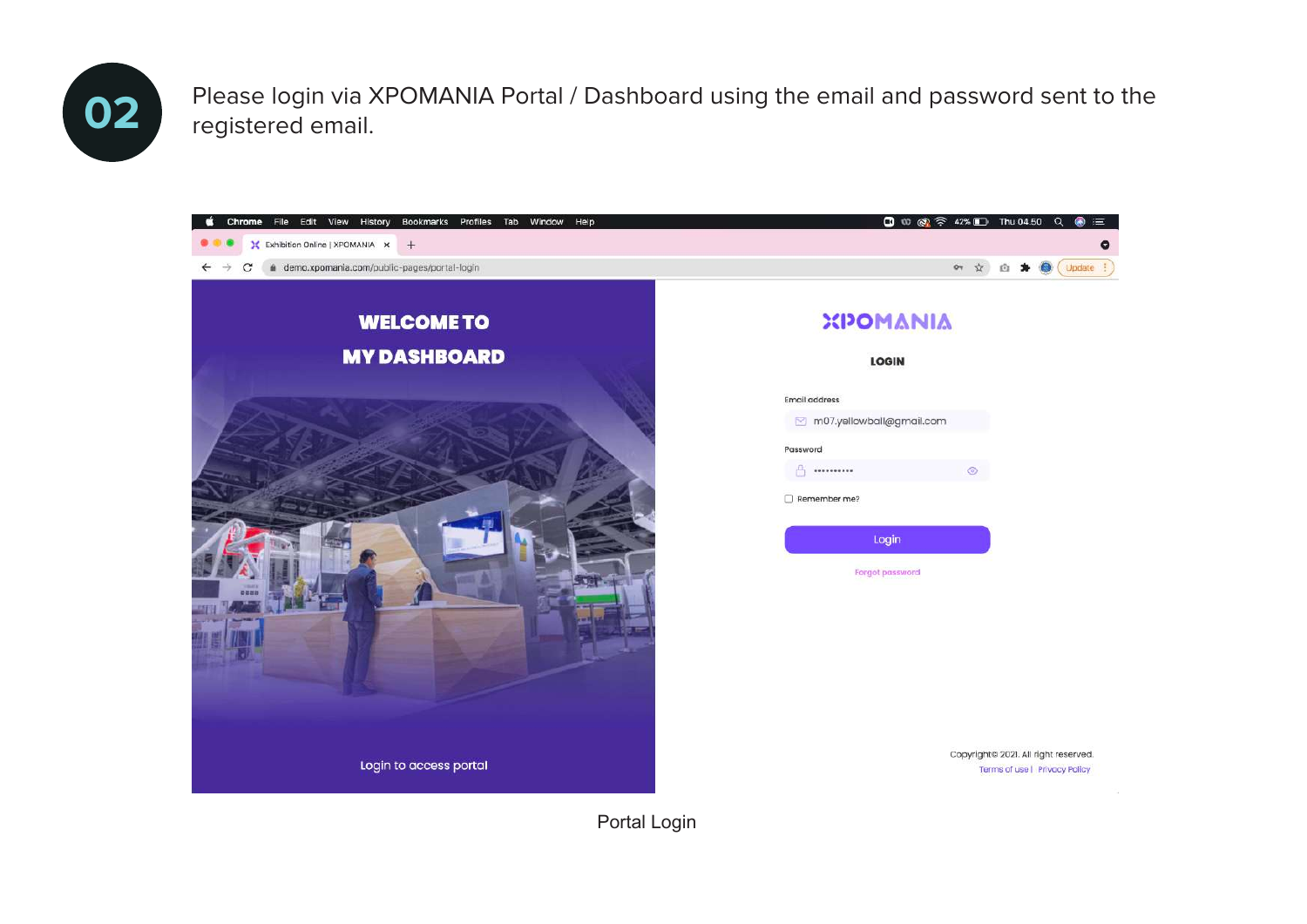After successfully logging in, please select the "Posters" menu then click the "Add Poster" but-<br>ton. This section serves to fill the Poster Wall on your booth so it doesn't look empty/black.

| Chrome File Edit View History<br>o.<br>X Posters   XPOmania<br>$\leftarrow$ $\rightarrow$<br>$\mathcal{C}$ |                       | Bookmarks Profiles Tab Window Help<br>$+$<br>$\times$<br>demo.xpomania.com/portal/posters-videos?type=poster |               |                                                      | $\Box$ 00 $\odot$ $\widehat{\otimes}$ 39% $\Box$ Thu 04.54 Q<br>$\circledast$ :=<br>$\bullet$<br>☆<br>$*$ $\bullet$<br>$($ Update $\qquad$ :<br>$\mathbb{C}$ |
|------------------------------------------------------------------------------------------------------------|-----------------------|--------------------------------------------------------------------------------------------------------------|---------------|------------------------------------------------------|--------------------------------------------------------------------------------------------------------------------------------------------------------------|
| ΧΡΟΜΑΝΙΑ                                                                                                   |                       |                                                                                                              |               | <b>DVISIT WEBSITE</b> $\int_{-1}^{1}$ <b>English</b> | Anna Nikola<br>$\mathbf{v} = \mathbb{N} \mathop{\mathbb{K}}\limits_{\mathbb{R}^m}$                                                                           |
| Navigation                                                                                                 | $\left(\equiv\right)$ | <b>Posters</b>                                                                                               |               |                                                      |                                                                                                                                                              |
| ill Dashboard                                                                                              |                       |                                                                                                              |               |                                                      | $\nabla$ Filter<br>+ Add Poster                                                                                                                              |
| <b>BOOTH</b>                                                                                               | $\lambda$             | Sequence                                                                                                     | <b>Status</b> | Title                                                | <b>Actions</b>                                                                                                                                               |
| <b>2</b> Posters                                                                                           |                       | No records found                                                                                             |               |                                                      |                                                                                                                                                              |
| CN Videos                                                                                                  |                       |                                                                                                              |               |                                                      |                                                                                                                                                              |
| <b>USER DATA</b>                                                                                           | $\checkmark$          |                                                                                                              |               |                                                      |                                                                                                                                                              |
| WEBINAR                                                                                                    | $\checkmark$          |                                                                                                              |               |                                                      |                                                                                                                                                              |
| MEETING                                                                                                    | $\checkmark$          |                                                                                                              |               |                                                      |                                                                                                                                                              |
|                                                                                                            |                       |                                                                                                              |               |                                                      |                                                                                                                                                              |
|                                                                                                            |                       |                                                                                                              |               |                                                      |                                                                                                                                                              |
|                                                                                                            |                       |                                                                                                              |               |                                                      |                                                                                                                                                              |
|                                                                                                            |                       |                                                                                                              |               |                                                      |                                                                                                                                                              |

Add Poster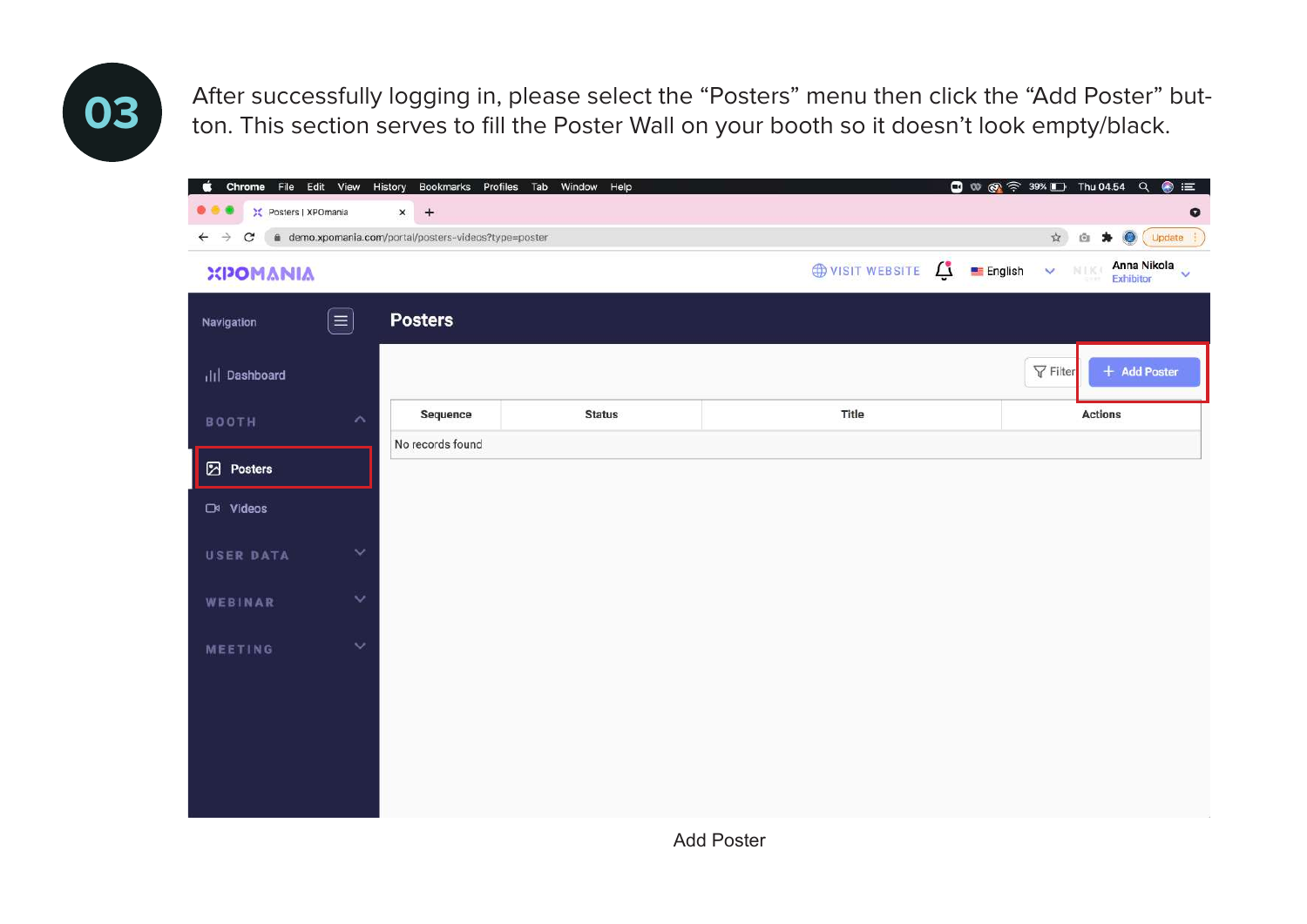**04** Please upload the compressed poster file by clicking the "Choose" button and fill in the poster till in the poster content. When finished, please click the "Save" button.



Upload Poster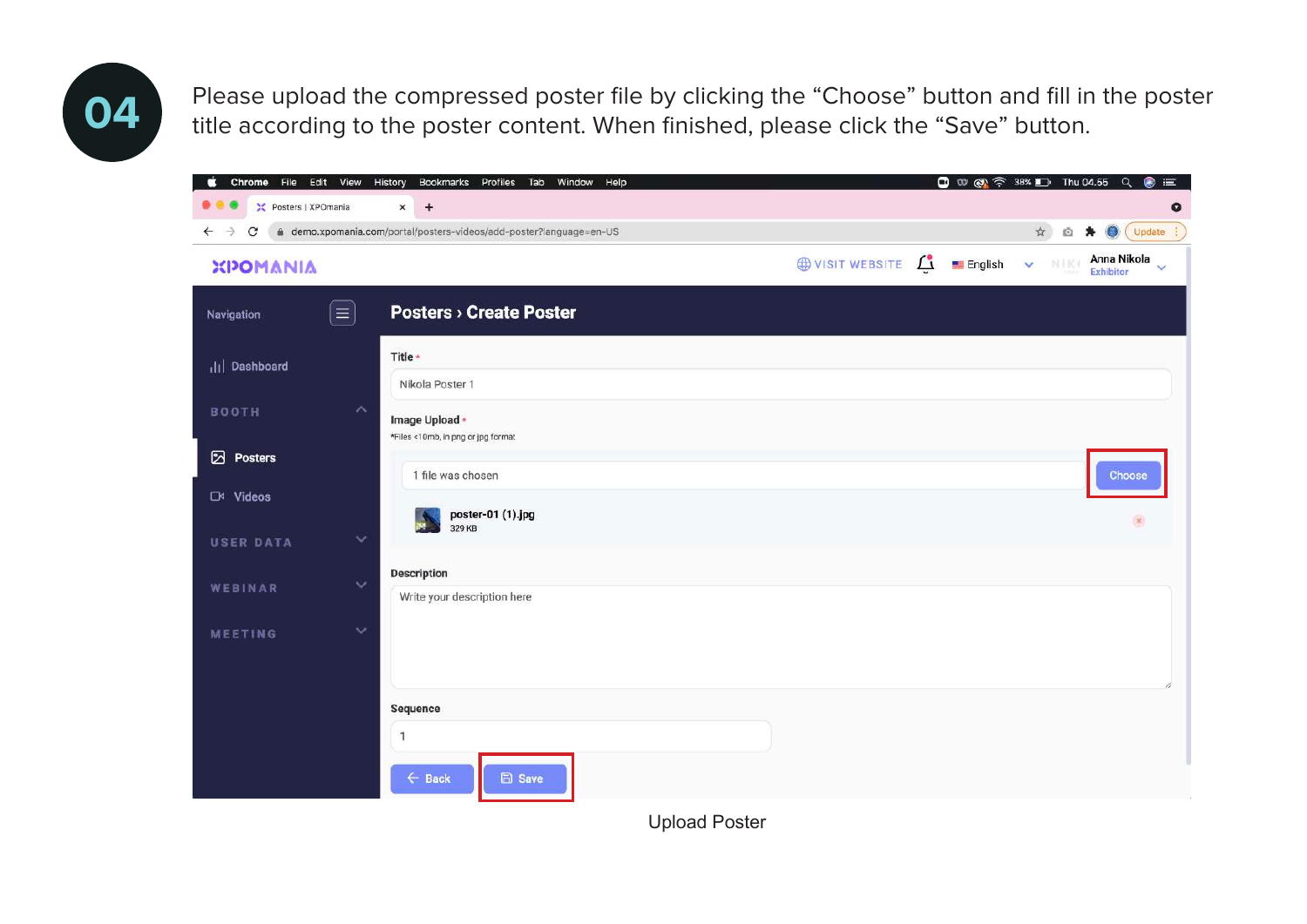Repeat the same steps for uploading the 2nd poster. You will see that both of your posters are still in "Draft" status. The Event Organizer will change the status of your poster to "Approved" if it is judged to meet the standards and rules imposed by the EO.



Status Poster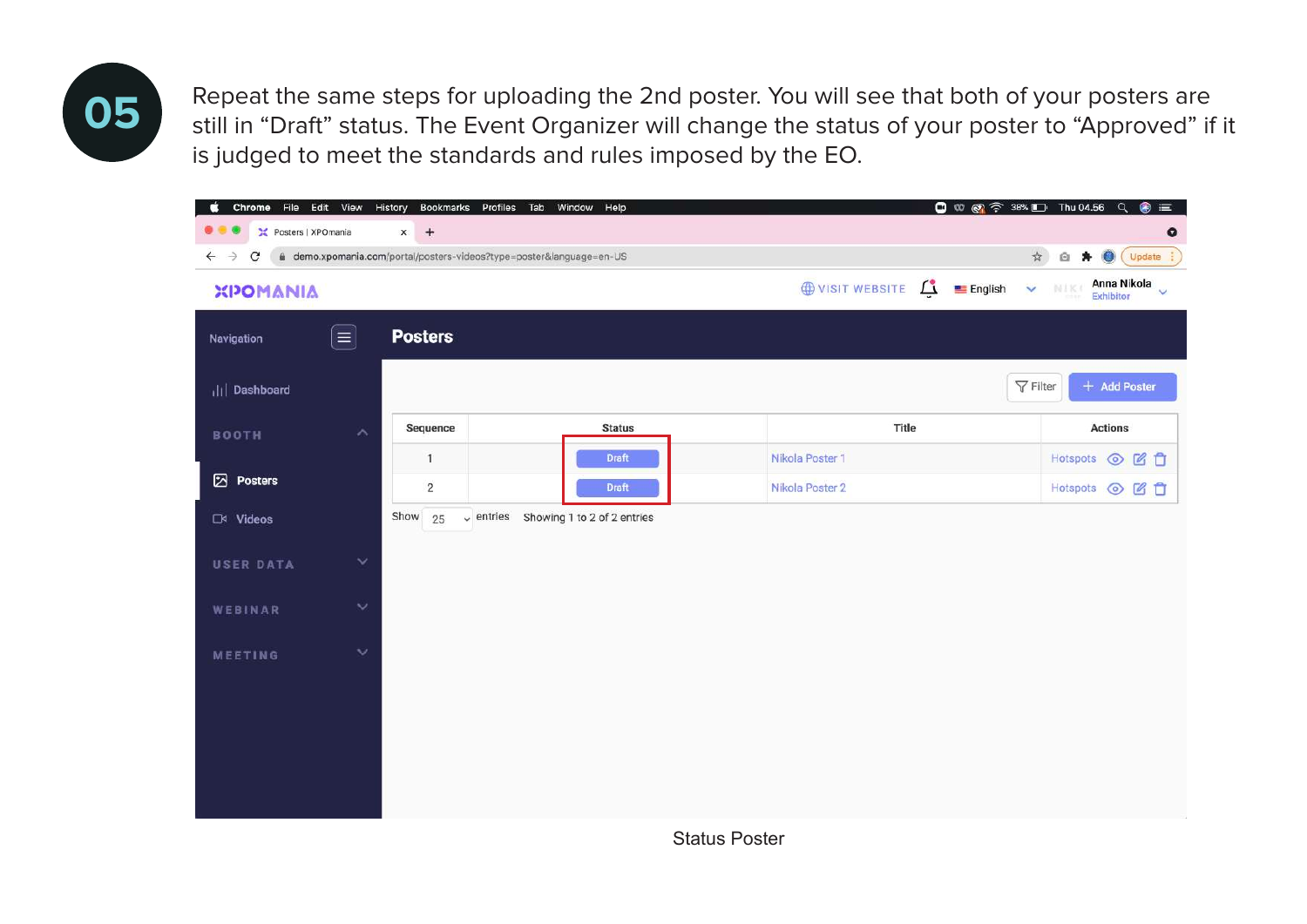**06** Don't forget to fill your poster's "Hotspot" with the same poster file. By clicking "Hotspots" and then uploading your poster in the same way as before. In "Hotspot" you can upload more than 1 poster/image (maximum 3 poster/image).

| Chrome<br>á<br>File Edit View   |                                                                                            | History<br>Bookmarks Profiles | Tab Window<br>Help          | $\Box$ 00 $\odot$ $\widehat{\otimes}$ 38% $\Box$ Thu 04.56 | ⋒<br>$\alpha$<br>$=$                                   |  |  |
|---------------------------------|--------------------------------------------------------------------------------------------|-------------------------------|-----------------------------|------------------------------------------------------------|--------------------------------------------------------|--|--|
| X Posters   XPOmania            |                                                                                            | $+$<br>$\times$               |                             |                                                            | $\bullet$                                              |  |  |
| C<br>$\leftarrow$ $\rightarrow$ | @ demo.xpomania.com/portal/posters-videos?type=poster&language=en-US<br>Update [<br>*<br>ū |                               |                             |                                                            |                                                        |  |  |
| ΧΡΟΜΔΝΙΑ                        |                                                                                            |                               |                             | WISIT WEBSITE $\int_{a}^{b}$ <b>English</b>                | Anna Nikola<br>Exhibitor<br>$\checkmark$<br><b>NTK</b> |  |  |
| Navigation                      | $\left[ \equiv \right]$                                                                    | <b>Posters</b>                |                             |                                                            |                                                        |  |  |
| Dashboard                       |                                                                                            |                               |                             |                                                            | $\nabla$ Filter<br>+ Add Poster                        |  |  |
| <b>BOOTH</b>                    | $\wedge$                                                                                   | Sequence                      | <b>Status</b>               | Title                                                      | <b>Actions</b>                                         |  |  |
|                                 |                                                                                            | $\mathbf{1}$                  | Draft                       | Nikola Poster 1                                            | $O$ $C$ $D$<br>Hotspots                                |  |  |
| <b>2</b> Posters                |                                                                                            | $\overline{2}$                | Draft                       | Nikola Poster 2                                            | Hotspots<br>◎ 凶自                                       |  |  |
| $\Box$ Videos                   |                                                                                            | Show 25<br>$\vee$ entries     | Showing 1 to 2 of 2 entries |                                                            |                                                        |  |  |
|                                 |                                                                                            |                               |                             |                                                            |                                                        |  |  |
| <b>USER DATA</b>                | $\checkmark$                                                                               |                               |                             |                                                            |                                                        |  |  |
|                                 |                                                                                            |                               |                             |                                                            |                                                        |  |  |
| WEBINAR                         | $\checkmark$                                                                               |                               |                             |                                                            |                                                        |  |  |
| <b>MEETING</b>                  | $\checkmark$                                                                               |                               |                             |                                                            |                                                        |  |  |
|                                 |                                                                                            |                               |                             |                                                            |                                                        |  |  |
|                                 |                                                                                            |                               |                             |                                                            |                                                        |  |  |
|                                 |                                                                                            |                               |                             |                                                            |                                                        |  |  |
|                                 |                                                                                            |                               |                             |                                                            |                                                        |  |  |
|                                 |                                                                                            |                               |                             |                                                            |                                                        |  |  |
|                                 |                                                                                            |                               |                             |                                                            |                                                        |  |  |

Hotspot Poster Menu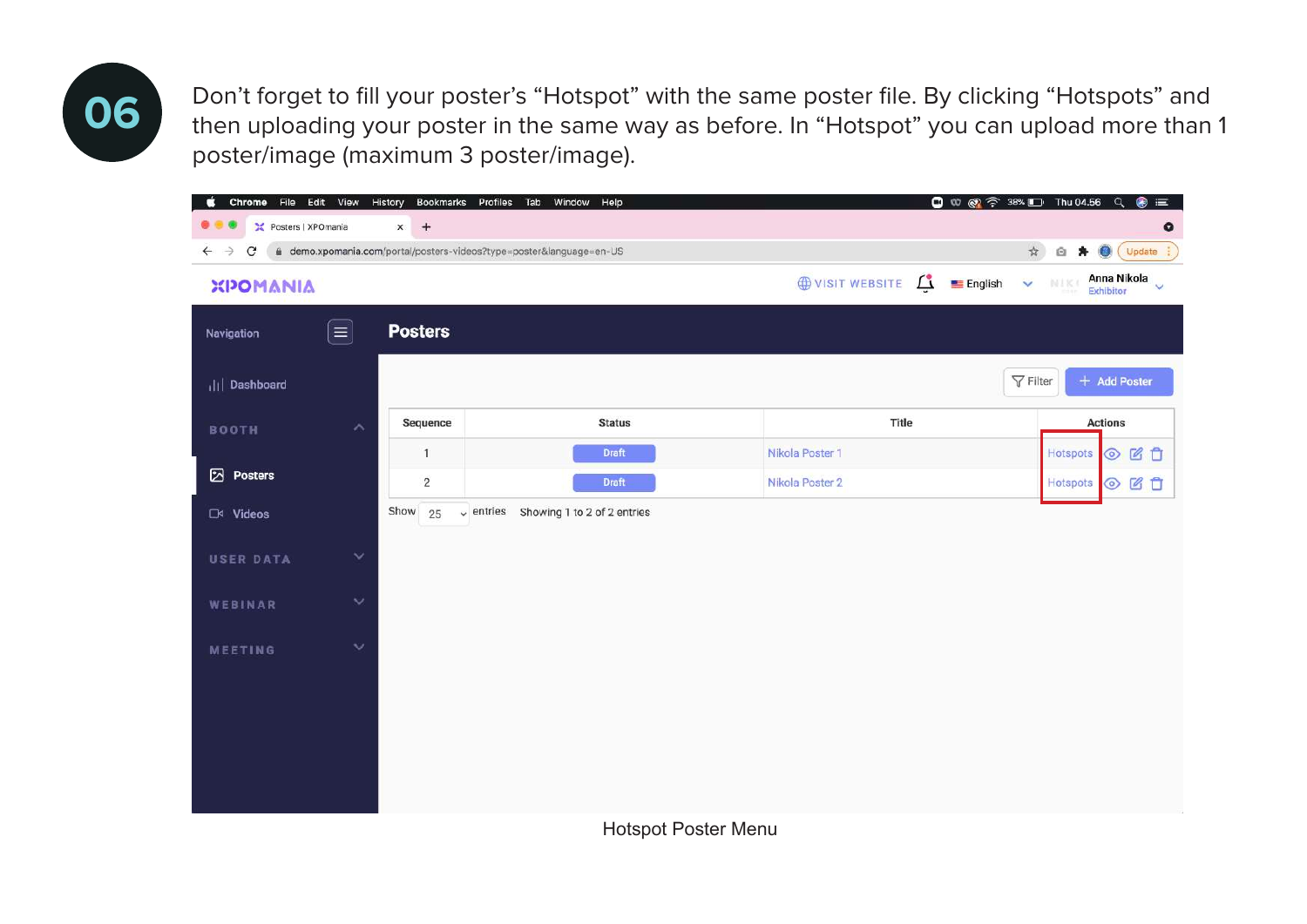**07** Here's what the hotspots poster looks like. This section serves to display the poster in the form of a pop up page on the website when the Poster Wall on the booth is clicked by booth visitors.

| á.<br>Chrome<br>File Edit View  |                         | History<br>Bookmarks        | Profiles<br>Window<br>Tab                                           | Help          |                 |                           | $\Box$ $\omega$ $\otimes$ $\widehat{\approx}$ 36% $\Box$ Thu 04.59 | $\bullet$<br>$\alpha$<br>$\equiv$ |
|---------------------------------|-------------------------|-----------------------------|---------------------------------------------------------------------|---------------|-----------------|---------------------------|--------------------------------------------------------------------|-----------------------------------|
| X Posters   XPOmania            |                         | hew Tab<br>×                | $x$ +                                                               |               |                 |                           |                                                                    | $\bullet$                         |
| $\leftarrow$ $\rightarrow$<br>C |                         |                             | di demo.xpomania.com/portal/video-popup?videold=9941&language=en-US |               |                 |                           | $\frac{1}{k^2}$<br>û                                               | Update :<br>$\bullet$<br>寿        |
| ΧΡΟΜΑΝΙΑ                        |                         |                             |                                                                     |               |                 | $\bigoplus$ VISIT WEBSITE | English<br>NIKO<br>$\checkmark$                                    | Anna Nikola<br>Exhibitor          |
| Navigation                      | $\left(\equiv\right)$   | <b>Hotspots</b>             |                                                                     |               |                 |                           |                                                                    |                                   |
| 11 Dashboard                    |                         | <b>4 Back Posters</b>       |                                                                     |               |                 |                           |                                                                    | + Add Hotspot -                   |
| <b>BOOTH</b>                    | $\widehat{\phantom{a}}$ | Sequence                    | <b>Status</b>                                                       | Type          | Title           | <b>Is Lock</b>            | <b>Like Count</b>                                                  | <b>Actions</b>                    |
|                                 |                         | $\mathbf{1}$                | Draft                                                               | Hotspot Image | Nikola Poster 1 | No                        | $\pmb{0}$                                                          | $O$ $C$ <sup>T</sup>              |
| $2$ Posters                     |                         | Showing 1 to 1 of 1 entries |                                                                     |               |                 |                           |                                                                    |                                   |
| CM Videos                       |                         |                             |                                                                     |               |                 |                           |                                                                    |                                   |
|                                 |                         |                             |                                                                     |               |                 |                           |                                                                    |                                   |
| <b>USER DATA</b>                | $\checkmark$            |                             |                                                                     |               |                 |                           |                                                                    |                                   |
| WEBINAR                         | $\checkmark$            |                             |                                                                     |               |                 |                           |                                                                    |                                   |
|                                 |                         |                             |                                                                     |               |                 |                           |                                                                    |                                   |
| <b>MEETING</b>                  | $\checkmark$            |                             |                                                                     |               |                 |                           |                                                                    |                                   |
|                                 |                         |                             |                                                                     |               |                 |                           |                                                                    |                                   |
|                                 |                         |                             |                                                                     |               |                 |                           |                                                                    |                                   |
|                                 |                         |                             |                                                                     |               |                 |                           |                                                                    |                                   |
|                                 |                         |                             |                                                                     |               |                 |                           |                                                                    |                                   |
|                                 |                         |                             |                                                                     |               |                 |                           |                                                                    |                                   |

Add New Hotspot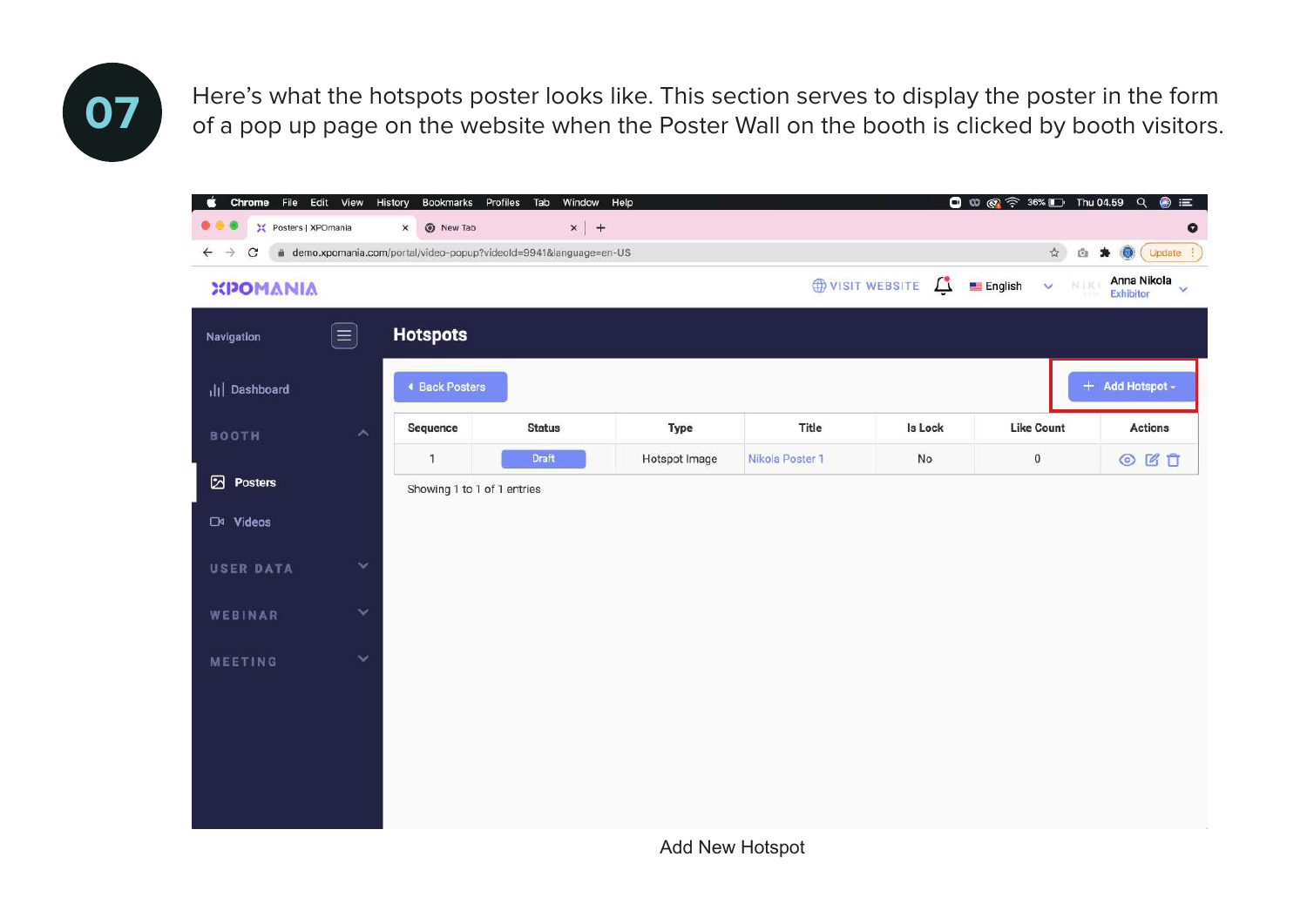You will see the status "Approved" on both of your posters if the EO has approved the poster<br>
You have submitted you have submitted.

| Chrome File Edit View           | History                 | Bookmarks                                 | Profiles<br>Window<br>Tab   | Help                         |                                   |       | <b>◎ 令 39% [チ]</b> Thu 05.58<br>$\alpha$ | $\bullet$<br>$\equiv$ |
|---------------------------------|-------------------------|-------------------------------------------|-----------------------------|------------------------------|-----------------------------------|-------|------------------------------------------|-----------------------|
| X Posters   XPOmania            |                         | $+$<br>$\times$                           |                             |                              |                                   |       |                                          | $\bullet$             |
| C<br>$\leftarrow$ $\rightarrow$ |                         | ≙ demo.xpomania.com/portal/posters-videos |                             |                              |                                   |       | ☆<br>$\mathbb{G}$                        | $\bullet$ :           |
| ΧΡΟΜΑΝΙΑ                        |                         |                                           |                             |                              | <b>OVISIT WEBSITE L English</b> v |       | Anna Nikola<br>Exhibitor<br>NIKO         | $\ddotmark$           |
| Navigation                      | $\equiv$                | <b>Posters</b>                            |                             |                              |                                   |       |                                          |                       |
| III Dashboard                   |                         |                                           |                             |                              |                                   |       | $\nabla$ Filter<br>+ Add Poster          |                       |
| <b>BOOTH</b>                    | $\widehat{\phantom{a}}$ | Sequence                                  | <b>Status</b>               | <b>Exhibitor</b>             |                                   | Title | <b>Actions</b>                           |                       |
|                                 |                         | $\mathbf{1}$                              | Approved                    | S04 Nikola Singapore Pte Ltd | Nikola Poster 1                   |       | Hotspots <b>⊙</b> 2 □                    |                       |
| <b>2</b> Posters                |                         | $\overline{2}$                            | Approved                    | S04 Nikola Singapore Pte Ltd | Nikola Poster 2                   |       | Hotspots <b>⊙</b> 2 自                    |                       |
| C <sup>N</sup> Videos           |                         | Show<br>$\vee$ entries<br>25              | Showing 1 to 2 of 2 entries |                              |                                   |       |                                          |                       |
| <b>USER DATA</b>                | $\checkmark$            |                                           |                             |                              |                                   |       |                                          |                       |
|                                 |                         |                                           |                             |                              |                                   |       |                                          |                       |
| WEBINAR                         | $\checkmark$            |                                           |                             |                              |                                   |       |                                          |                       |
| MEETING                         | $\checkmark$            |                                           |                             |                              |                                   |       |                                          |                       |
|                                 |                         |                                           |                             |                              |                                   |       |                                          |                       |
|                                 |                         |                                           |                             |                              |                                   |       |                                          |                       |
|                                 |                         |                                           |                             |                              |                                   |       |                                          |                       |
|                                 |                         |                                           |                             |                              |                                   |       |                                          |                       |
|                                 |                         |                                           |                             |                              |                                   |       |                                          |                       |

Status Approved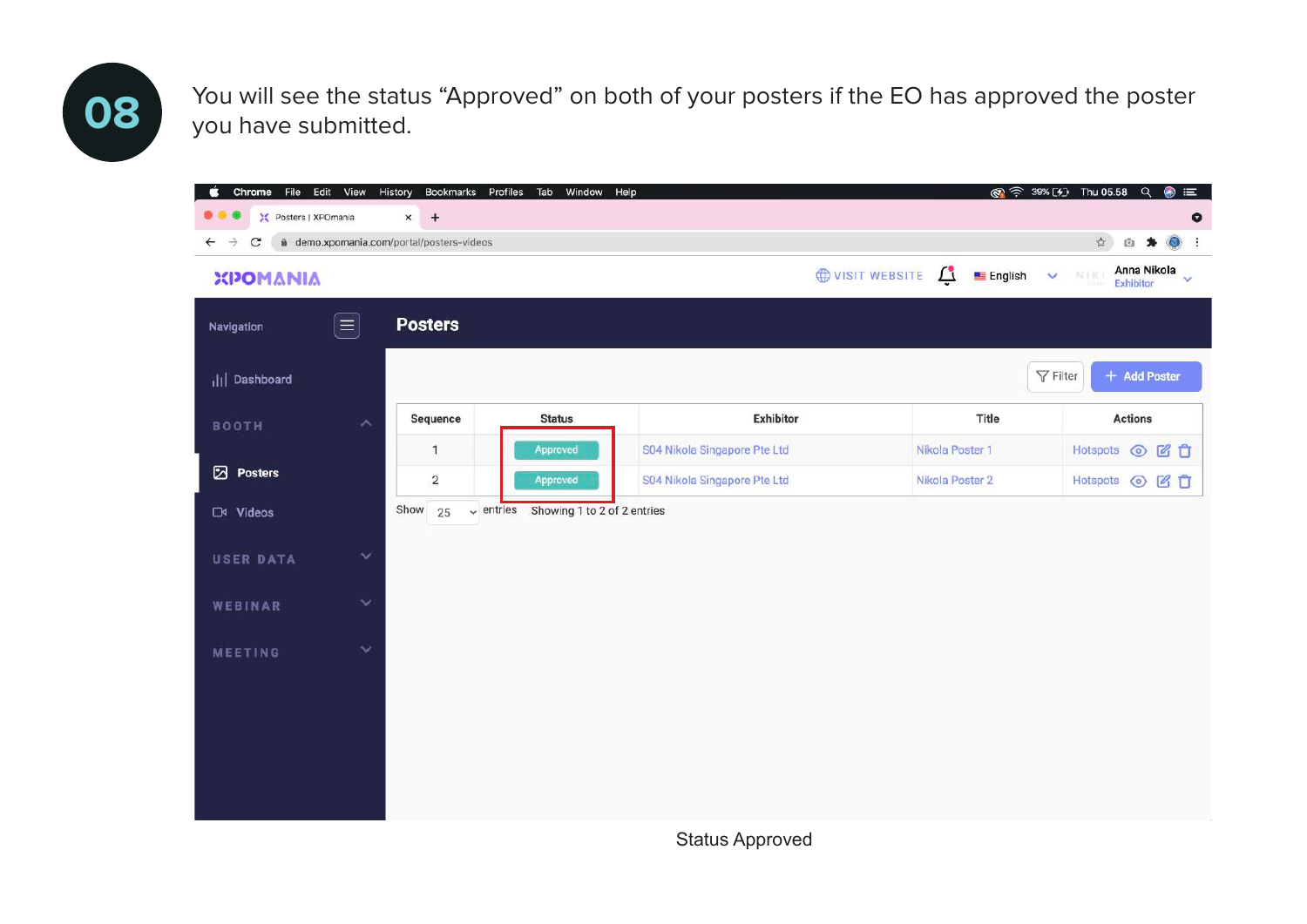To upload video files, please select the "Videos" menu on the left menu. Make sure your video file is no more than 5MB. You can trim your video with a duration of 10 seconds. Because this section only serves to fill the Video Wall display on your booth. So there is no need to upload a long video duration. ATTENTION: YouTube URLs are not recommended for filling out this section. Longer versions of videos can be uploaded in the "Hotspot" section and can use YouTube URLs.

| File Edit View<br>Chrome                     | History<br>Profiles Tab<br>Bookmarks<br>Window<br>Help             |                                                                     | $\Box$ $\omega$ $\otimes$ $\approx$ 30% $\Box$ Thu 05.09<br>$\bullet$<br>$\alpha$<br>旧 |
|----------------------------------------------|--------------------------------------------------------------------|---------------------------------------------------------------------|----------------------------------------------------------------------------------------|
| X Videos   XPOmania                          | $+$<br>$\times$                                                    |                                                                     | o                                                                                      |
| C<br>$\leftarrow$<br>$\rightarrow$           | à demo.xpomania.com/portal/posters-videos/add-video?language=en-US |                                                                     | ☆<br>$\bullet$<br>Update :<br>白                                                        |
| ΧΡΟΜΔΝΙΔ                                     |                                                                    | $\bigoplus$ VISIT WEBSITE $\bigcup_{i=1}^{n}$ <b>English</b> $\vee$ | Anna Nikola<br>Exhibitor<br>NIK<br>$\ddot{\mathbf{v}}$                                 |
| $\equiv)$<br>Navigation                      | <b>Videos</b> > Create Video                                       |                                                                     |                                                                                        |
| ill Dashboard                                | Title *<br>Nicola PCB Manufacturing                                |                                                                     |                                                                                        |
| $\hat{\phantom{a}}$<br><b>BOOTH</b>          | <b>◎</b> Video Upload<br>O Video URL                               |                                                                     |                                                                                        |
| <b>EX</b> Posters                            | 1 file was chosen                                                  |                                                                     | Choose                                                                                 |
| □ Videos<br>$\checkmark$<br><b>USER DATA</b> | video-01.mp4<br>mp<br>4.49 MB                                      |                                                                     | $\left( 36\right)$                                                                     |
| $\checkmark$<br>WEBINAR                      | <b>Video Thumbnail</b>                                             |                                                                     |                                                                                        |
| $\checkmark$<br><b>MEETING</b>               | Upload Image                                                       |                                                                     | Choose                                                                                 |
|                                              | <b>Description</b>                                                 |                                                                     |                                                                                        |
|                                              | Your description here                                              |                                                                     |                                                                                        |

Video Upload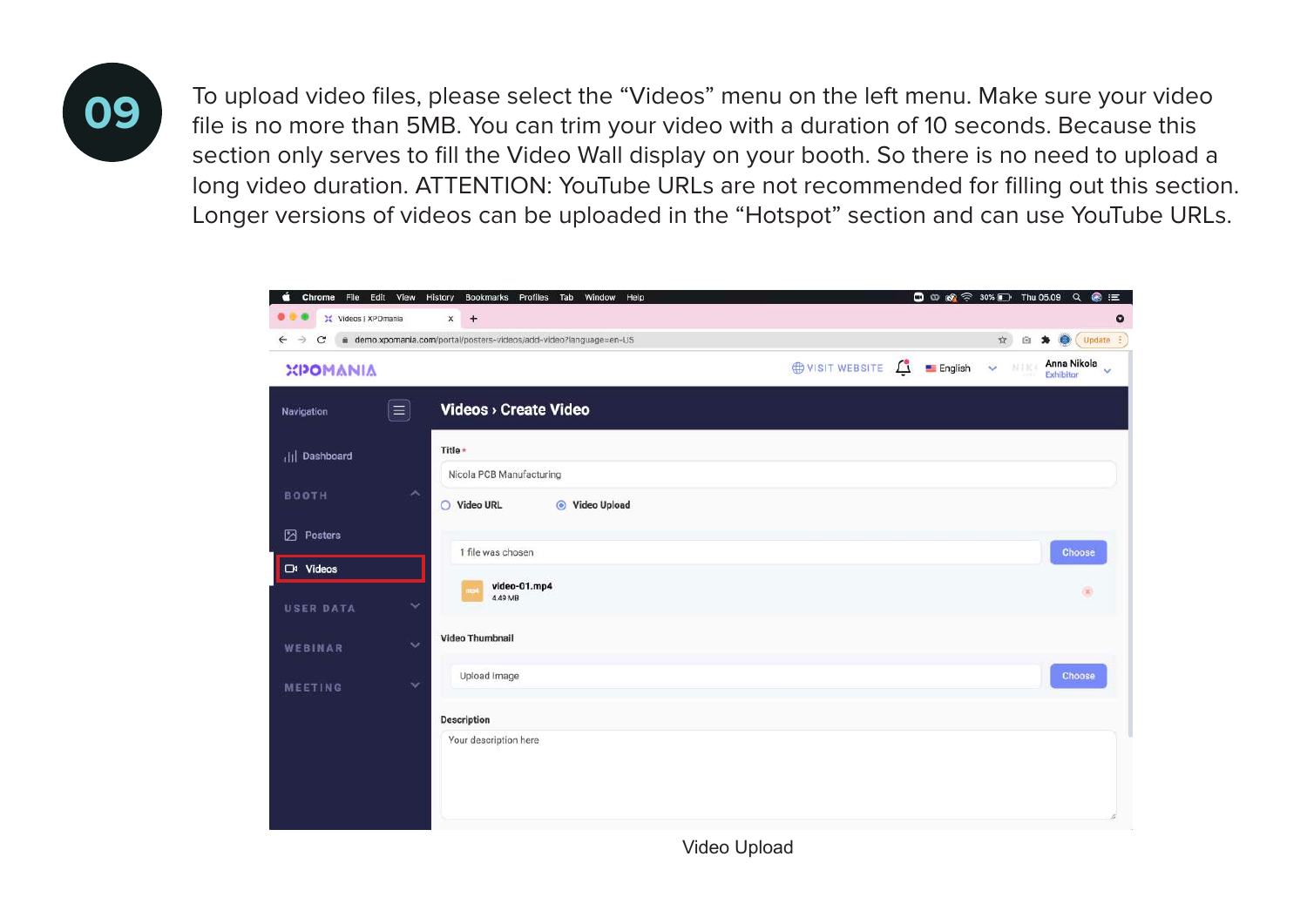**10** Just like the poster, don't forget to fill in the "Hotspots" of the video in the same way. You will see an "Approved" status if the video has been approved by the EO.

| Chrome File Edit View History             | Bookmarks<br>Profiles                              | Window Help<br>Tab          | $\Box$ 00 $\odot$ $\widehat{\otimes}$ 35% $\Box$ Thu 05.01     | $\alpha$<br>$\circledast$<br>$=$                 |
|-------------------------------------------|----------------------------------------------------|-----------------------------|----------------------------------------------------------------|--------------------------------------------------|
| X Videos   XPOmania                       | <b>v</b> New Tab<br>$\times$                       | $x +$                       |                                                                | $\bullet$                                        |
| $\mathbf C$<br>$\leftarrow$ $\rightarrow$ | demo.xpomania.com/portal/posters-videos?type=video |                             |                                                                | $\bigcirc$ (Update $\vdots$<br>☆<br>$\odot$<br>齐 |
| ΧΡΟΜΑΝΙΑ                                  |                                                    |                             | $\bigoplus$ VISIT WEBSITE $\bigcup_{i=1}^{n}$ <b>Example 3</b> | Anna Nikola<br>NHKO                              |
| $\equiv$<br>Navigation                    | <b>Videos</b>                                      |                             |                                                                |                                                  |
| dil Dashboard                             |                                                    |                             |                                                                | $\nabla$ Filter<br>+ Add Video                   |
| $\wedge$<br><b>BOOTH</b>                  | Sequence                                           | <b>Status</b>               | Title                                                          | <b>Actions</b>                                   |
|                                           | $\mathbf{1}$                                       | Approved                    | Nikola PCB Manufacturing                                       | ◎凶自<br>Hotspots                                  |
| D Posters                                 | Show<br>$\sqrt{\frac{1}{2}}$ entries<br>25         | Showing 1 to 1 of 1 entries |                                                                |                                                  |
| $\Box$ <sup>4</sup> Videos                |                                                    |                             |                                                                |                                                  |
| $\checkmark$<br><b>USER DATA</b>          |                                                    |                             |                                                                |                                                  |
| $\checkmark$<br>WEBINAR                   |                                                    |                             |                                                                |                                                  |
| $\checkmark$<br>MEETING                   |                                                    |                             |                                                                |                                                  |
|                                           |                                                    |                             |                                                                |                                                  |
|                                           |                                                    |                             |                                                                |                                                  |
|                                           |                                                    |                             |                                                                |                                                  |
|                                           |                                                    |                             |                                                                |                                                  |
|                                           |                                                    |                             |                                                                |                                                  |

Status Approved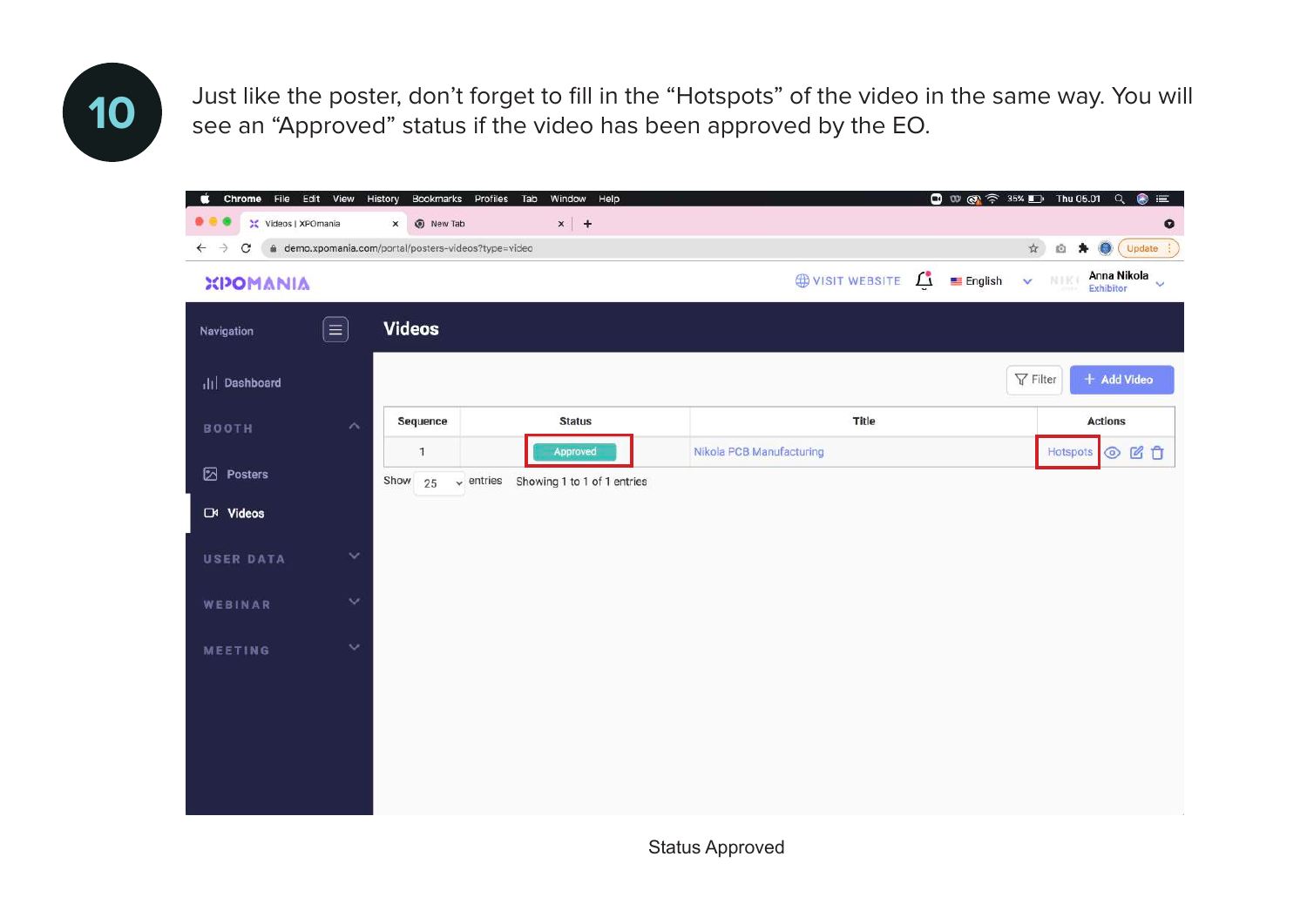**11** Longer versions of videos can be uploaded in the "Hotspot" section and can use YouTube URLs.<br>You may enter more than 1 YouTube URL in the hotspot (maximum 3 YouTube URLs) if required.

| $+$<br>X Videos   XPOmania<br>$\times$<br>demo.xpomania.com/portal/video-popup/edit?Id=9951&language=en-US<br>C<br>☆<br>$\leftarrow$<br>$\rightarrow$<br>o<br>Anna Nikola<br>$\bigoplus$ VISIT WEBSITE $\bigcup$ English $\vee$<br>ΧΡΟΜΑΝΙΑ<br>NIK<br>Exhibitor<br><b>Hotspots</b> > Edit Hotspot<br>$ \equiv $<br>Navigation<br>Title *<br>III Dashboard<br>Nikola PCB Manufacturing<br>$\boldsymbol{\wedge}$<br><b>BOOTH</b><br>◯ Video Upload<br>● Video URL<br>⊠<br>Posters<br>https://youtu.be/4MI2CfIADQE<br>D4 Videos<br><b>Video Thumbnail</b> | $\equiv$  |
|--------------------------------------------------------------------------------------------------------------------------------------------------------------------------------------------------------------------------------------------------------------------------------------------------------------------------------------------------------------------------------------------------------------------------------------------------------------------------------------------------------------------------------------------------------|-----------|
|                                                                                                                                                                                                                                                                                                                                                                                                                                                                                                                                                        | $\bullet$ |
|                                                                                                                                                                                                                                                                                                                                                                                                                                                                                                                                                        |           |
|                                                                                                                                                                                                                                                                                                                                                                                                                                                                                                                                                        |           |
|                                                                                                                                                                                                                                                                                                                                                                                                                                                                                                                                                        |           |
|                                                                                                                                                                                                                                                                                                                                                                                                                                                                                                                                                        |           |
|                                                                                                                                                                                                                                                                                                                                                                                                                                                                                                                                                        |           |
|                                                                                                                                                                                                                                                                                                                                                                                                                                                                                                                                                        |           |
|                                                                                                                                                                                                                                                                                                                                                                                                                                                                                                                                                        |           |
| $\checkmark$<br>Upload Image<br>Choose<br><b>USER DATA</b>                                                                                                                                                                                                                                                                                                                                                                                                                                                                                             |           |
| $\checkmark$<br>WEBINAR<br><b>Description</b>                                                                                                                                                                                                                                                                                                                                                                                                                                                                                                          |           |
| Your description here<br>$\checkmark$<br><b>MEETING</b>                                                                                                                                                                                                                                                                                                                                                                                                                                                                                                |           |
|                                                                                                                                                                                                                                                                                                                                                                                                                                                                                                                                                        |           |
| <b>CTA</b>                                                                                                                                                                                                                                                                                                                                                                                                                                                                                                                                             |           |
| <b>CTA Link *</b><br><b>CTA Label</b>                                                                                                                                                                                                                                                                                                                                                                                                                                                                                                                  |           |
| https://nikola.com/<br>See more                                                                                                                                                                                                                                                                                                                                                                                                                                                                                                                        |           |

Video Hotspot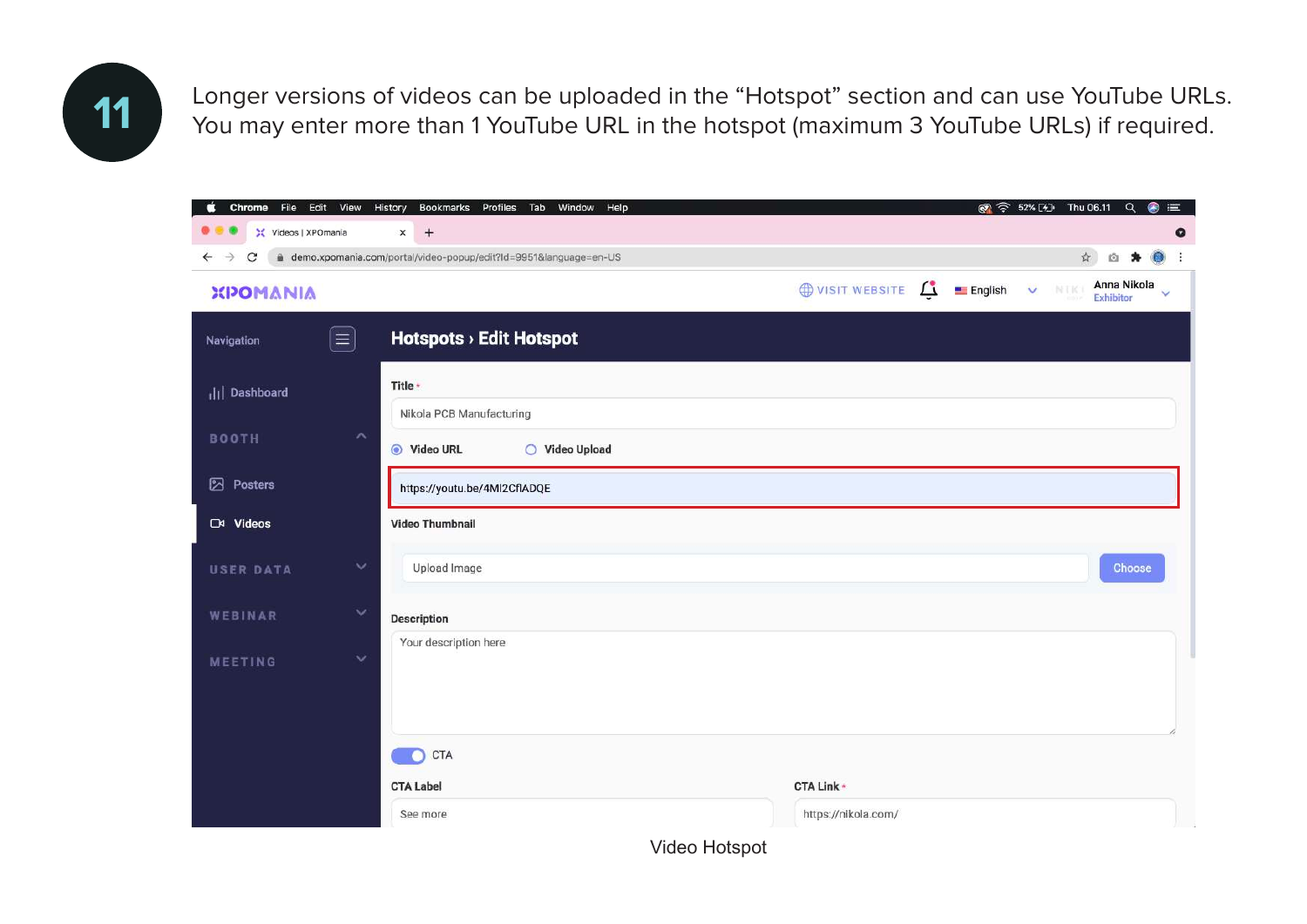**12** You can also use the CTA button using an external URL link such as your online shop:<br>Official Website Grab Eood Tokopedia Shopee Blibli etc Official Website, Grab Food, Tokopedia, Shopee, Blibli, etc.



CTA button & URL link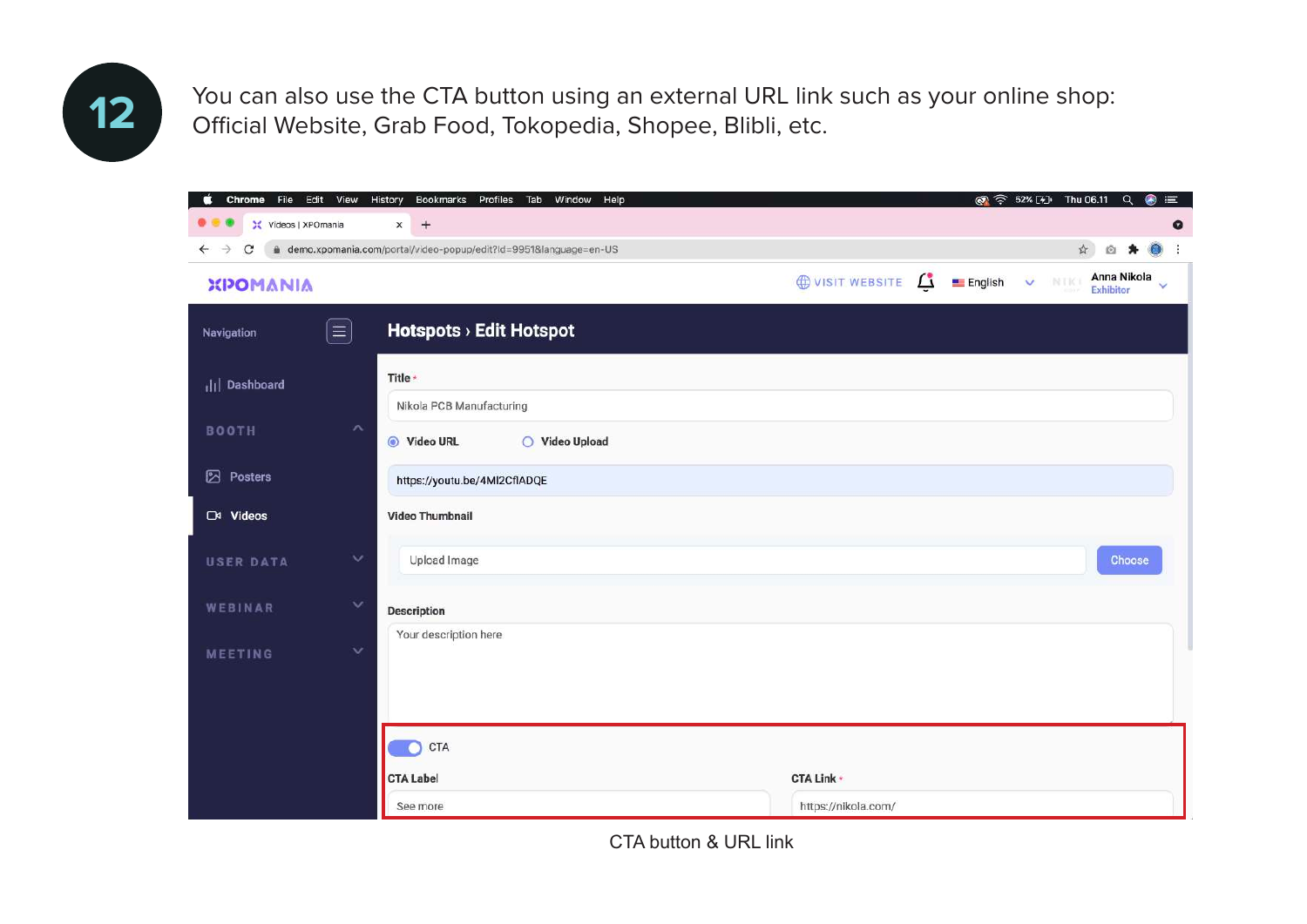**13** If the posters and videos have been successfully filled out, then the Poster Wall and Video Wall display on your booth will automatically look good too display on your booth will automatically look good too.



Display Video Wall and Poster Wall Booth Display